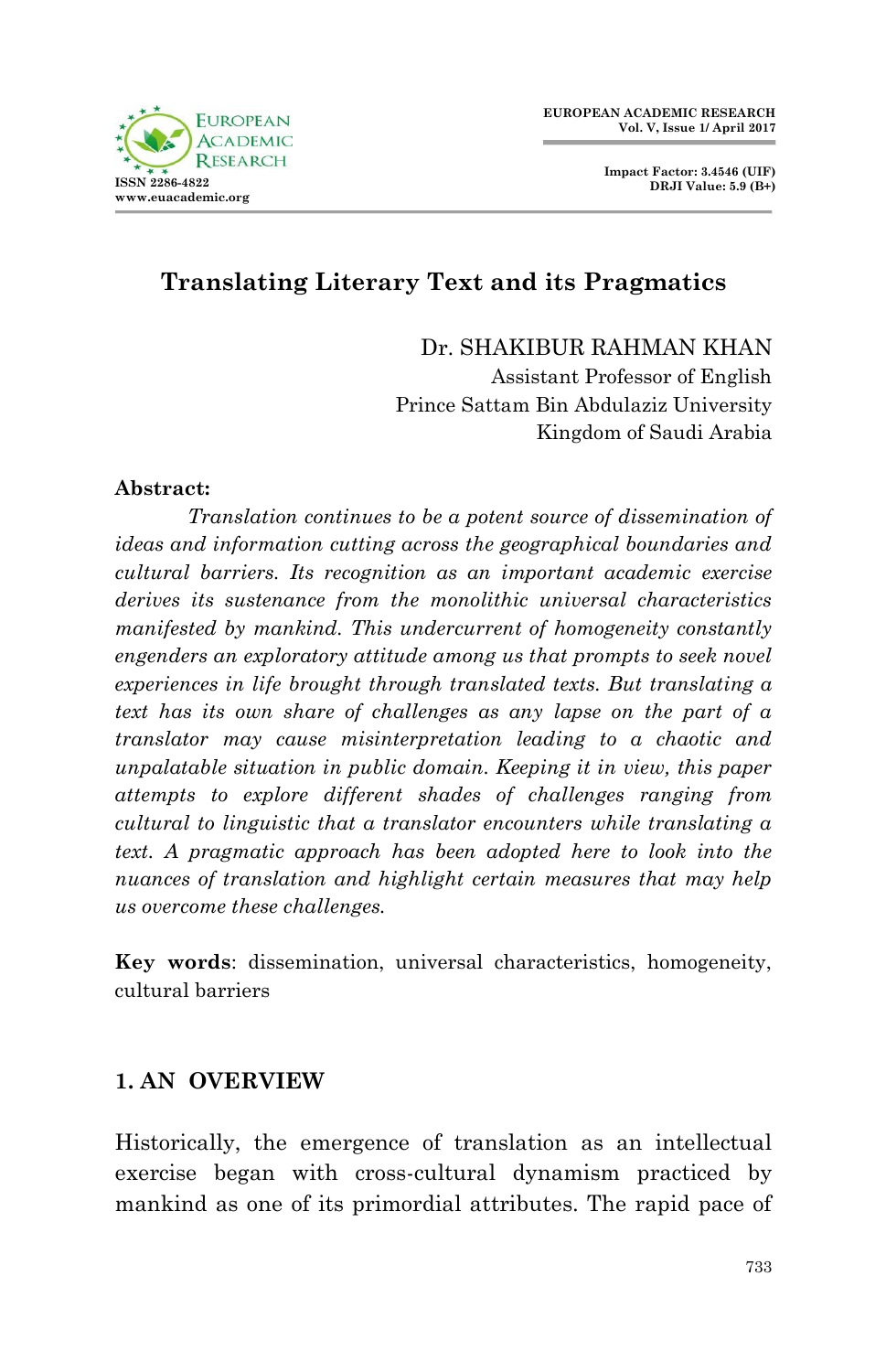advancement of different civilizations in the annals of history went on inducing interest among people to know about other homo-sapiens inhabiting distant lands, using different languages and practicing unfamiliar cultures. The expansion of industrialization in due course necessitated colonization that largely prompted inter-cultural migration under a variety of influential factors. In the last century, globalization gave a giant fillip to such migratory tendencies that contribute overtly or covertly to the relevance of translation studies. An overview of the academic journey of mankind since the beginning of civilizations clearly indicates that our urge to satisfy the quest of knowledge and better life has proved to be a potential motivational factor for deepening interest in and sincere inclination towards translation. The contribution of translation has been pretty significant in upgrading our standard of life today as people want to stand updated in terms of information which is not possible without reliance on translated texts.

 Translation that technically involves two languages, the source language (text to be translated) and the target language (translated text) has undergone a metamorphosis from imitation to creation. It has turned out to be a creative act that has largely enriched the world literature through significant additions of perspectives and adaptive cultural inputs. The three major languages spoken around the globe are English, French and Arabic where first two languages flourished and literature in these achieved global acceptability and recognition, for the writers could transfer their literature into other languages of the world. But the point is not whether translation was done only for the heck of it rather the genuine desire to make its literature go beyond the confines of localized representations, was one of the aspects, the important thing being the hassles negotiated in the process of translation and its acceptability.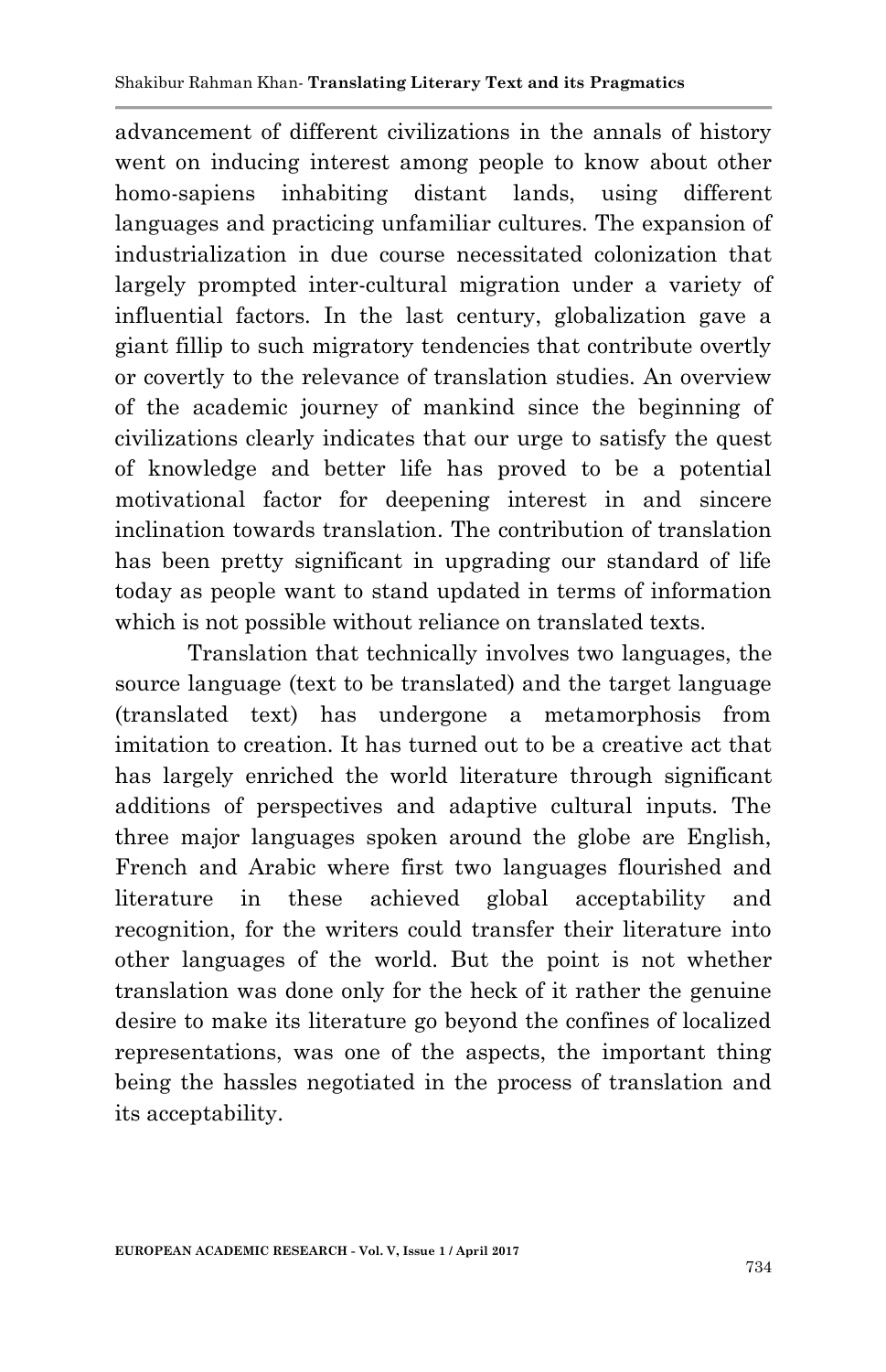### **2. CHALLENGES IN TRANSLATION**

Dante, the famous writer says "Nothing that the Muses had touched can be carried over to another tongue without losing its savour and harmony". Towing the same line, Nabokov considers translation as an act of profanation of the dead. These strong remarks of eminent writers hint at the challenges translation poses before a translator. Undoubtedly, every language has a definite history of growth and development and its association with the cultural roots cannot be dislodged because language and culture cannot be seen in isolation from each other. The first basic issue that the challenge of translation raises is the knowledge of the translator of the language and culture of a particular country whose literature is to be translated. For example, if a German or Russian short story is to be translated into English, the translator must be aware of the two languages and their cultural background. Secondly, much would depend on the skill and expertise of the translator because the global reader banks on the translated version of the work. The authenticity of translation cannot be ascertained as there is a school of thought that insists that translated version of a work is only an abandoned child of a legitimate mother that misses out the local colour and the habitation. Whatever we have read about the writers who write in the three above quoted languages are believed to be the reproductions of the essence and the spirit and one has barely any choice other than to accept it**.** The names of *Homi Bhabha, Gayatri Spivak Chakraborty, Julia Krestiva, Constance Garnett and Walter Brogan* are in circulation for translating authors like *Derrida, Focault, Tolstoy, Dostoevsky, Chekov and Gorki.* If "deconstruction" has become a common phrase today it is largely because of the translator"s efforts or else the works like *Of Grammatology, Of Phenomenology, Structure, Sign and Play* would have ended up as charades of the world literature but the question again is whether these translations have been accepted the way they are translated or is there something that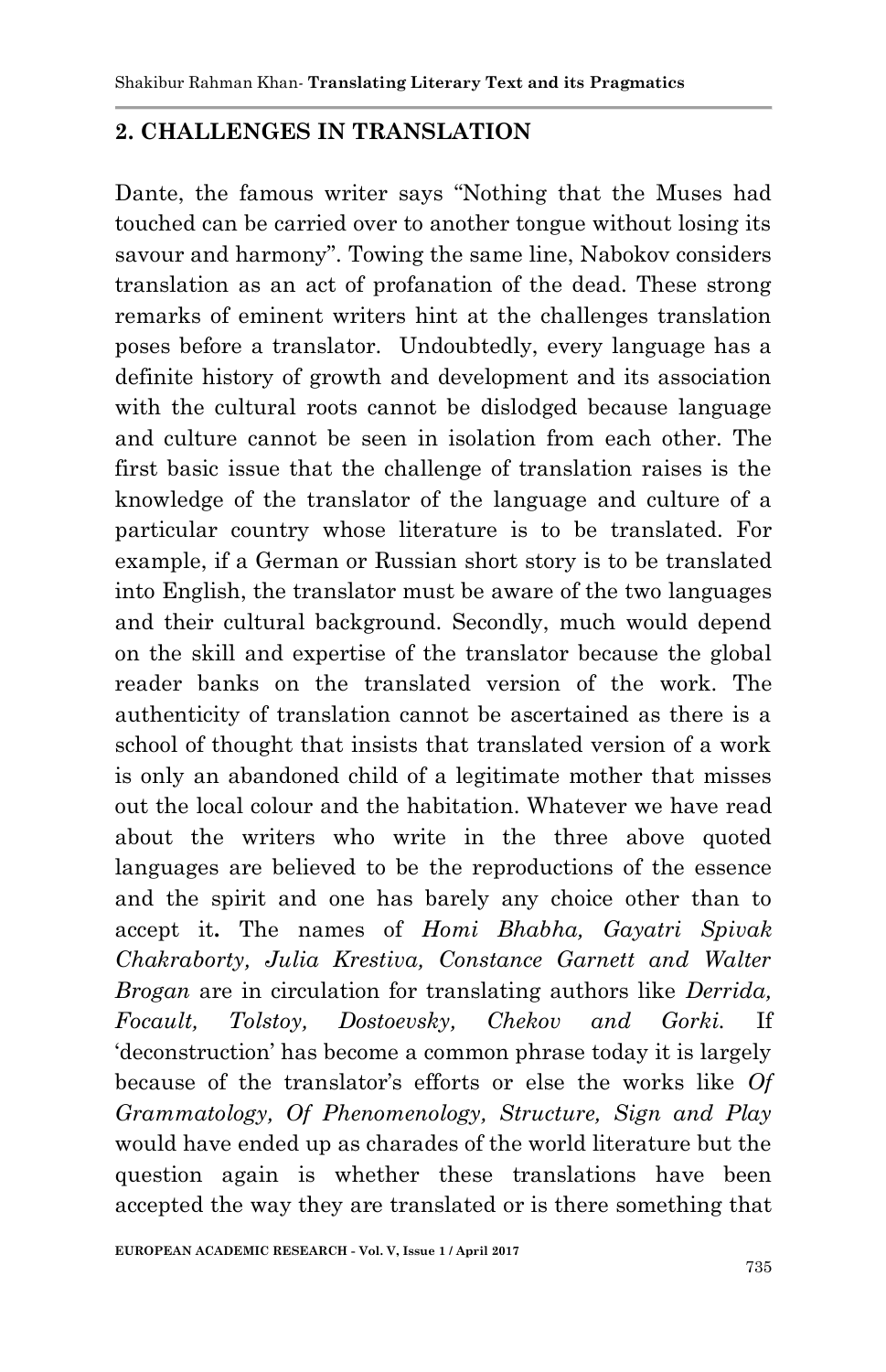the world readership missed out? May be yes, or may be no, since the majority of those who read Derrida or Dante do not know the original language, and therefore, their translated versions are deemed reliable.

Translation does not give judgment as it is committed to representing the text without a critical opinion on it. Here, the objective therefore is to locate the text of both the source language and the target language and suggest the inadequacy of the translated text, for example, the translation of certain passages from Arabic or Urdu or Hindi into English particularly those which talk of the local society and some of the words that have cultural bearings to suggest the kind of gap translation leaves and how language is inalienable from culture. In the course of doing this we can come across a host of references drawn from a variety of sources to highlight the point that no translation has ever been complete in the sense that it only manages to reproduce the facts while the local colour or spirit remains the casualty. But still the translation is considered to be a creative effort for the kind of proximity it creates with the source language. The world literature would have remained a bundle of undeciphered codes or unintelligible corpus of literature without translation. We would probe and examine such critical issues to determine the efficacy of translation or the translator"s skill to transmit one from another. We would come across a variety of references from many languages to stress the limitations and practical challenges involved in the act of translation.

 What ails translation most is the sense of local colour and the colloquial expressions that exist in all established languages of the world. Not much has been done in this specific area as generally there is a tendency to overlook the fundamental concerns of translation as a significant activity duly acknowledged by the reading globe. Since the issue is crucially relevant to the study of literature as translation has been debated and deliberated across the globe that generally comes within the ambit of comparative literature, it would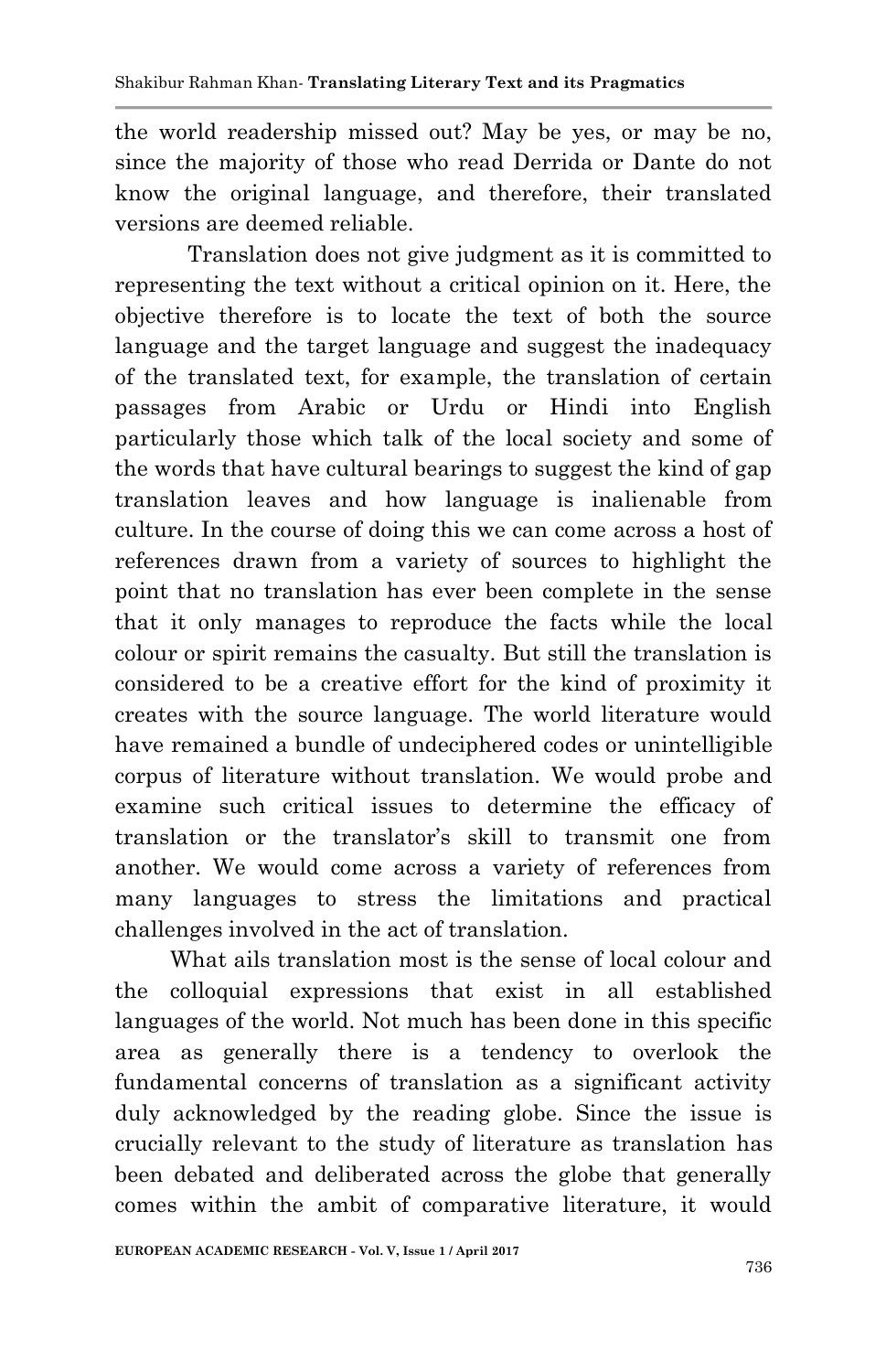indeed be an interesting area of research. The contention that translation is impossible given the cultural and linguistic hazards we would contest the thesis based on the findings of the research proposed. The literary significance stands stated and the revaluation of the contentious issue would provide an insight into the critical areas of the research. The translation as it has been observed so far has given a new fillip to the rise of comparative literature and therefore translation can also be seen in terms of the comparative study of the two cultures as represented by the respective texts. Our objective will be to analyze the seemingly apparent complications but deep down they hole out a whole lot of complexities that need to be resolved. The research indeed is a significant area of knowledge and understanding with regard to unearthing the possibilities of translation as a creative and constructive activity.

George Steiner writes -

"The translator is the mailman of human thought and sentiment. He examines some of the difficulties involved in accurately translating works of literature."

Translation, according to Newmark, (1988: 5) is rendering the meaning of a text into another language in the way that the author intended the text. Thus it can be said that the translator is the mailman of human thought as he is delivering to us information and literature that we otherwise may not have had access to. As a means of communication, translation is used for multilingual notices, for tourists, official documents, textbooks and instructions. It has been instrumental in transmitting culture, allowing us to sample their ideas, literature and ideologies, and perhaps even adapting to some of them. Translation has also preserved certain languages, (such as Latin), historical events, and classic works of literature (Chaucer, Shakespeare, and Homer) as well as permitting us to learn foreign languages.

George Steiner points to a very important dimension of translation as a language to be used for traveling, documentation, transmitting culture which is why it becomes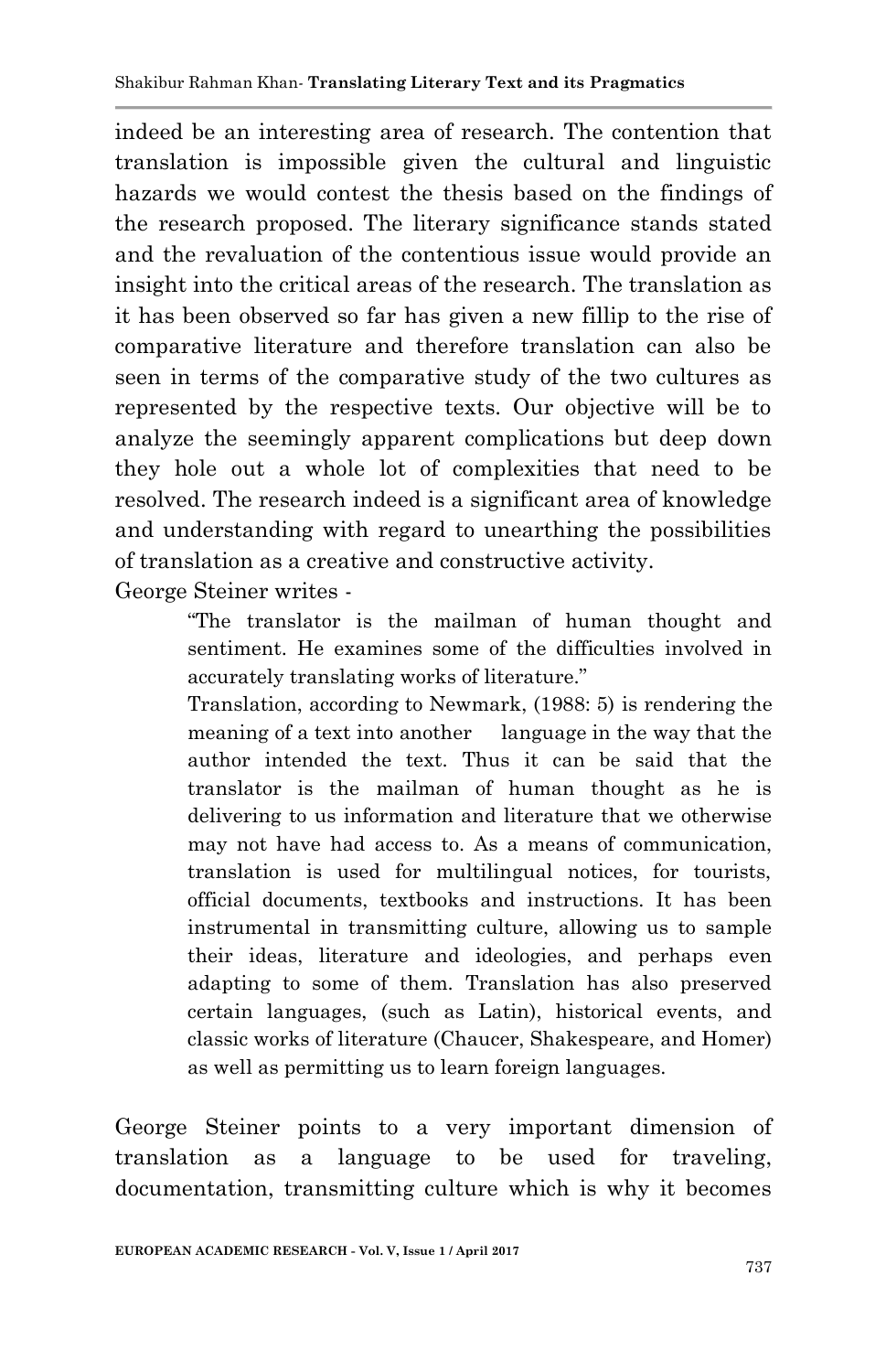extremely important in the context of preserving the variety of writings deduced from a variety of sources. Even for traveling purposes it would still be important to find translation managing a kind of bare minimum communication at least to drive the point home that the source language somehow is transferred in terms of its communicative aspect to get across the messages to the ones seeking them. Another bottleneck that a translator is up against is the limitation of finding alternatives in the target language.

George Steiner further remarks

"However accurately translating works of literature can accumulate a lot of problems. These include problems with language, such as interpreting grammar, punctuation, words, figurative language and irony, as well as problems with cultural (and sub-cultural) differences, such as dialect, idioms and cultural focus'. These are not the only problems that a translator encounters, there are, in fact, many more'.

What George Steiner points out is basically the element of accuracy in translations that is presented as a translated version of a particular text or dialect or idioms or cultural focus. These are the issues a translator is to be particularly concerned about. The translation of idioms or dialects is much more problematic given the fact that they cannot be given to the readers the way they exist in the source language. What further mounts the agony of the translator is the sense of a cultural limitation imposed through the very nature of the words used in a particular context which the translation cannot do justice with. Usually, suggesting the sense is deemed as translation in most of the cases when it comes to representing them in the target language. George Steiner attacks and suspects the element of accuracy in translation which indeed is a pragmatic challenge while dealing with the text in the target language.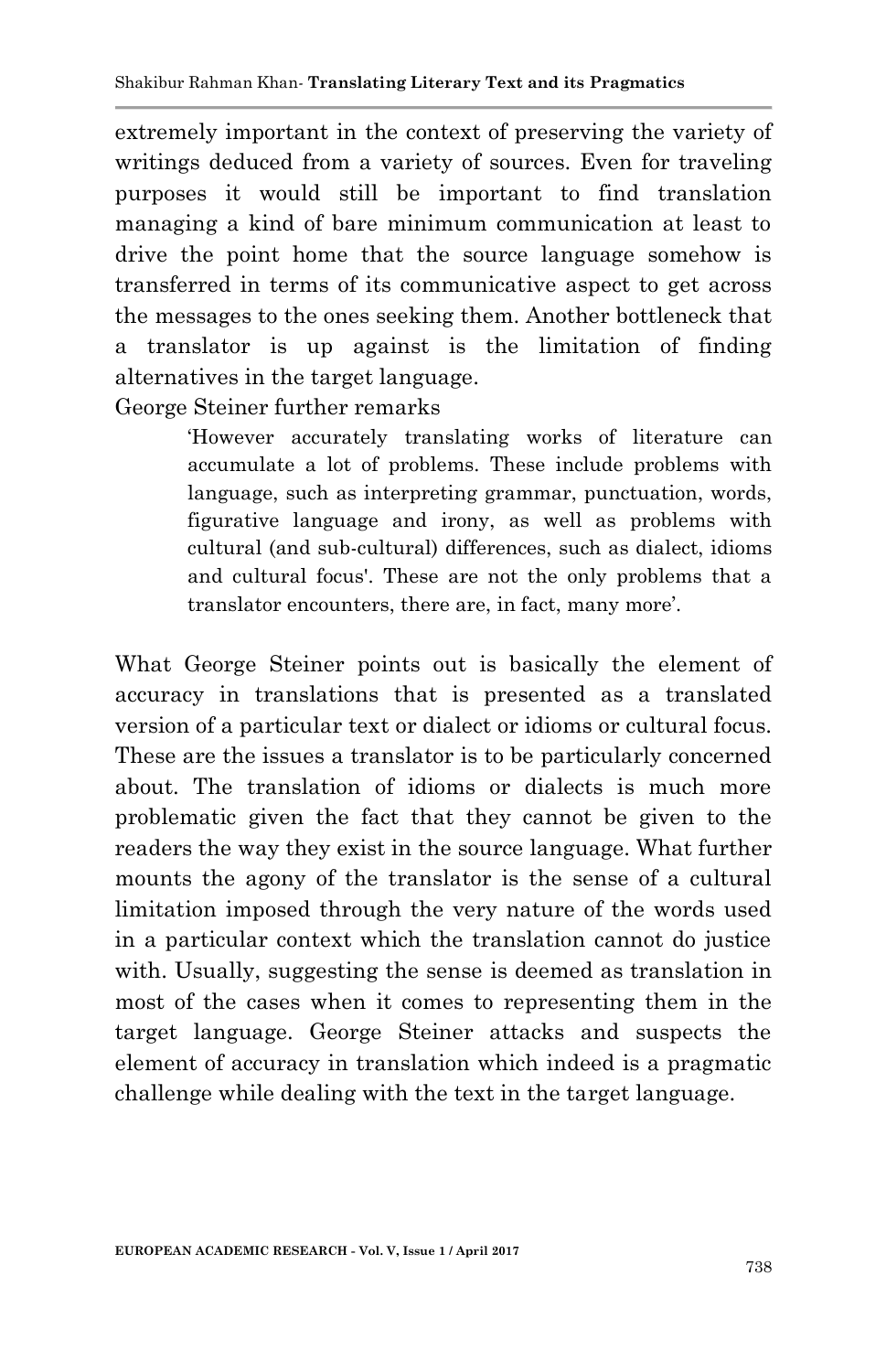#### **3. PRAGMATIC ASPECTS**

The challenges of translation may better be illustrated through the following passage of Hindi.

> jkts"oj viuh I;kjh fcfV;k dh "kknh ds fj"rs ds fy, yM+ds okys ds ?kj tkus ds fy, fudykA vius ?kj dh pkS[kV ikj djrs gh xyh esa ,d dkyh fcYyh dks viuk jkLrk dkVrs ns[kdj lglk fBBd x;kA viuh ;k=k ml fnu LFkfxr dj nhA vxyk fnu cq/kokj Fkk ftl fnu mlds firk dk nsgkar gqvk FkkA xq:okj dks nf{k.k fn"kk dh ;k=k oftZr FkhA "kqdzokj dks mls irk pyk fd ml yM+ds dh "kknh dgha vkSj r; gks x;h A jkts"oj ijEijkxr ekU;rkvksa dh pDdh esa igys Hkh dbZ ckj ihl pqdk FkkA bu ekU;rkvksa dk cks> >syrs&>syrs mlds cky vle; id pqds FksA csVh dh c<+rh mez mlds psgjs ij >qjhZ;k¡ vkeaf=r dj jgh FkhA

> "Rajeshwar came out to go to the house of a probable bridegroom for the negotiation of marriage of his lovely daughter. As soon as he crossed the door of his house, he jerkingly stopped to see a black cat going across the street he had to pass through.. He decided not to go on that day. Next day was Wednesday on which he had lost his father. On Thursday, journey towards the South was unfateful. On Friday, he came to know that the marriage of that boy was settled somewhere else. Rajeshwar had already suffered a lot following the traditional beliefs. His hair had turned white prematurely under the burden of such beliefs. The growing age of his daughter was inviting wrinkles on his face."

> > (Translated by Adil Hussain)

This English translation cannot be understood properly by a reader who does not have the socio-cultural background of Hindi-speaking belt of India. As for instance, a reader must have the idea of the fact that crossing the path by a black cat is ominous. Further, one should know about the problems a father faces in marriage negotiation of his daughter. The idea of belief system practiced in such society is a prerequisite for derivation of meanings of such passages. At lexico-semantic level, the literal translation of a boy suitable for marriage, and, turning of black hair into white, etc. pose challenge for a translator where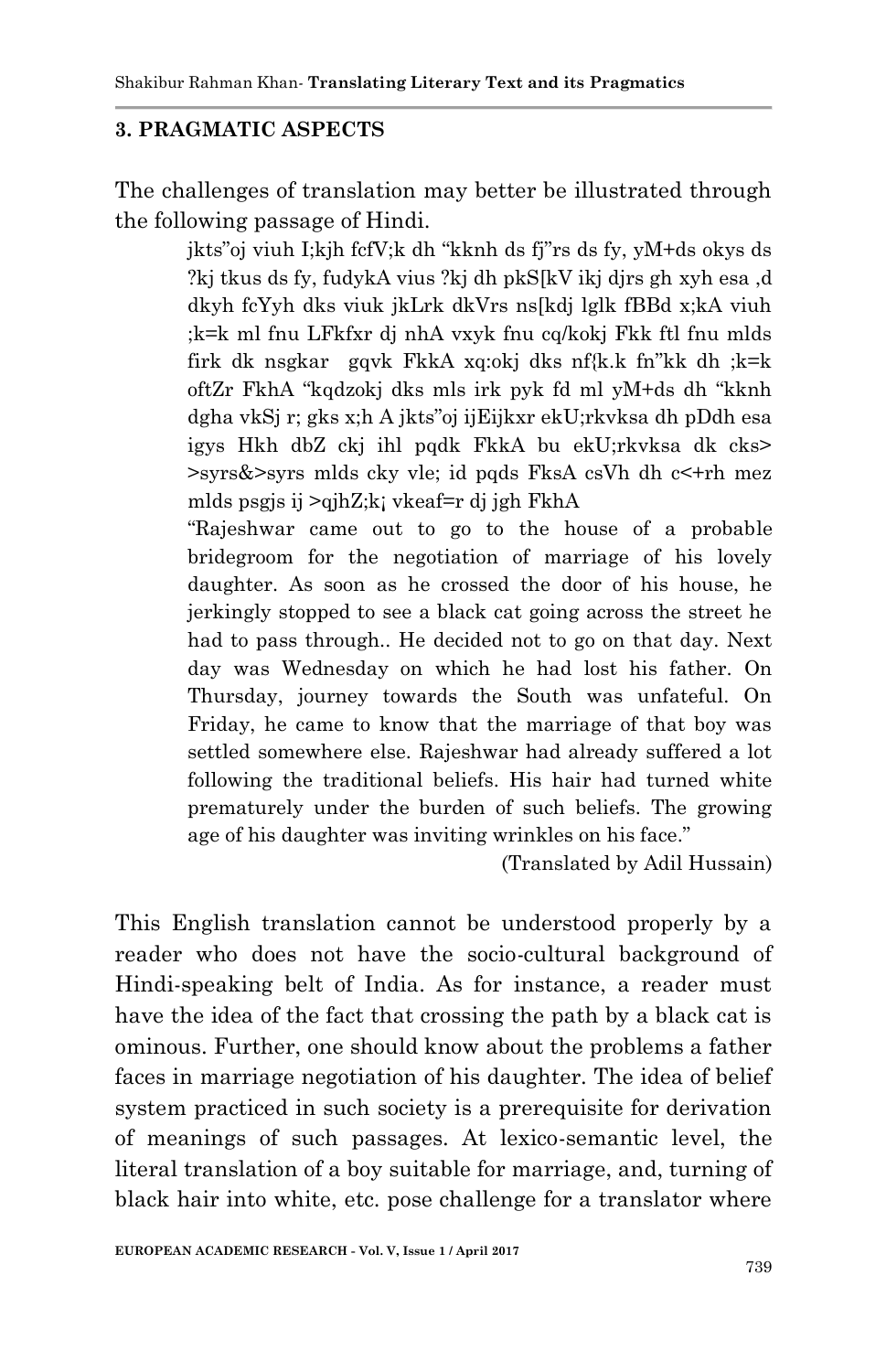word after word translation fails to produce the desired meaning. At syntactic level, the translation of idioms and proverbs which are conventionally culture-specific coinages is equally challenging, as a translator has to use his creativity in order to realize equivalent constructions in the target language. This example clearly illustrates the challenges of translation.

This confirms the apprehension of Robert Frost who once remarked that "*The text is lost in translation"* which is not very erroneous. While translating the literary texts, any translator experiences certain hindrances that impede the process of translation and at times, s/he has to rely more on the commonsense than on the text as it demands to be represented. Another issue that calls for attention is the style of the author, his narrative and use of words that are basically esoteric in nature which is more problematic in the translation of poems.

Though Md. Albakry of Arizona University finds the grammatical part more challenging while attempting the translation of the Moroccan writer Md. Zafaf"s stories *A Night in Casablanca and the story translated as Nests.* What Md. Albakry finds difficult is the grammar of language, syntax, the idiosyncrasy of each language and the complexities they abound in.

Here is another example of a translated passage from the Urdu novel Shikast Ki Awaaz by Abdus Samad, a renowned Urdu story writer.

> "That was a fabulous orchard, absorbed in the self. I kept moving forward only to be encountered by a forest, all routes closed except the one, so I took the same route, the forest turned dense…An abrupt blindness enveloped me, I was scared and I took long strides forward and felt like being chased by someone. I kept running and the footsteps drew closer, he was very close to me and possibly would have been there almost, then a tree appeared and I climbed the tree driven by fear, when I looked down only to find a black animal was staring me seething with anger. His fire imbued red eyes were emblem of anger, long yellowish teeth popped out, I cried in consternation and my eyes too opened up. Master was glued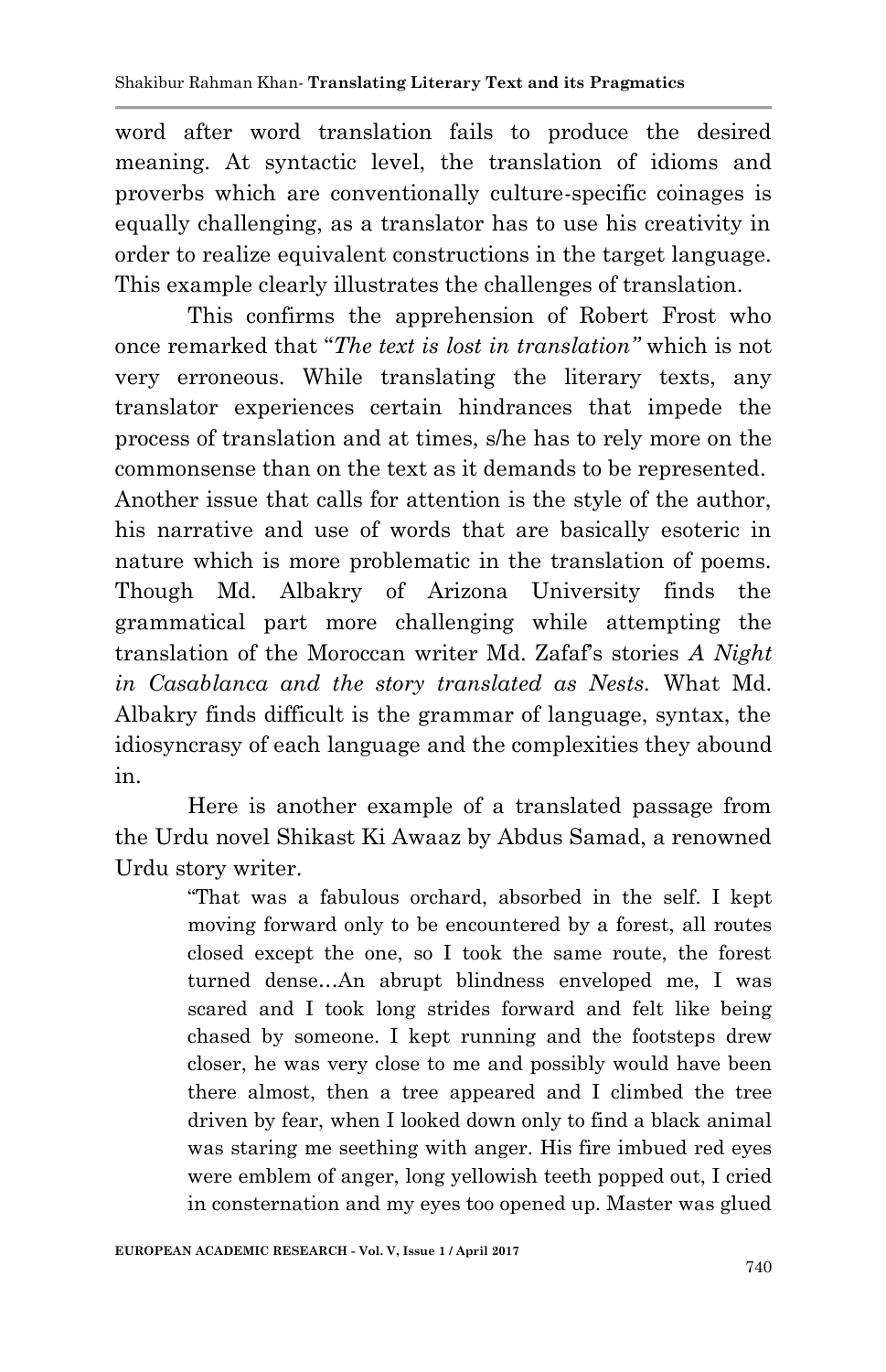to the story of his dream, he spoke only after he went quiet, a dream is dream, and it could be real or fictitious too."

 *(*Translated by Mahtab Alam)

The Urdu version of the passage will again bring into focus the gap between Urdu and English at various linguistic levels projecting the challenges of a translator. The lack of exact equivalent terms and structures of sentences compel a translator to rely on his/her creative potential that turns the process of translation into transcreation. Abdus Samad, the novelist, was satisfied with this translated version but the translator felt that at times he had to shift the perspective or twist the expression that was much different from the original version in the source language. The names of certain trees, flowers, the local versions of the names were clubbed as "flowers of different hues" which the alien readers might think to have been said exactly the same by the writer of the source language. The problem with every writer of any language is the use of colloquial expressions and idioms that demand a higher degree of competence on the part of a translator. It is the bilingual competence of the translator which finally determines the percentage of the representation of the text and the extent to which justice is done with the text. We do not know whether *Julia Kristeva* was perfectly satisfied while translating Foucault or *Gayatri Spivak* was fairly comfortable translating Jacques Derrida or the Russian writers as translated by Richard *Povear and Lorissa Volokhonsky*, the acclaimed pair of translators of the Russian literature that include the works of *Leo Tolstoy's War and Peace, The Death of Ivan Ilyich and Other Stories, Fedor Dostoevsky's* all major novels and two collection of Short stories , Nikolai Gogol"s *The Master and the Margrite,* so, translation they believe is superior if not perfect. NirmalVerma had translated some of the writers of Hungry *like Karel Capek, Jiri Fried, Joseph Skoversky, Milan Kundera, Homi Bhabha, Indu Mazaldan* including Nobel Prize winner ImreKertesz. It is a fact that most of the celebrated texts have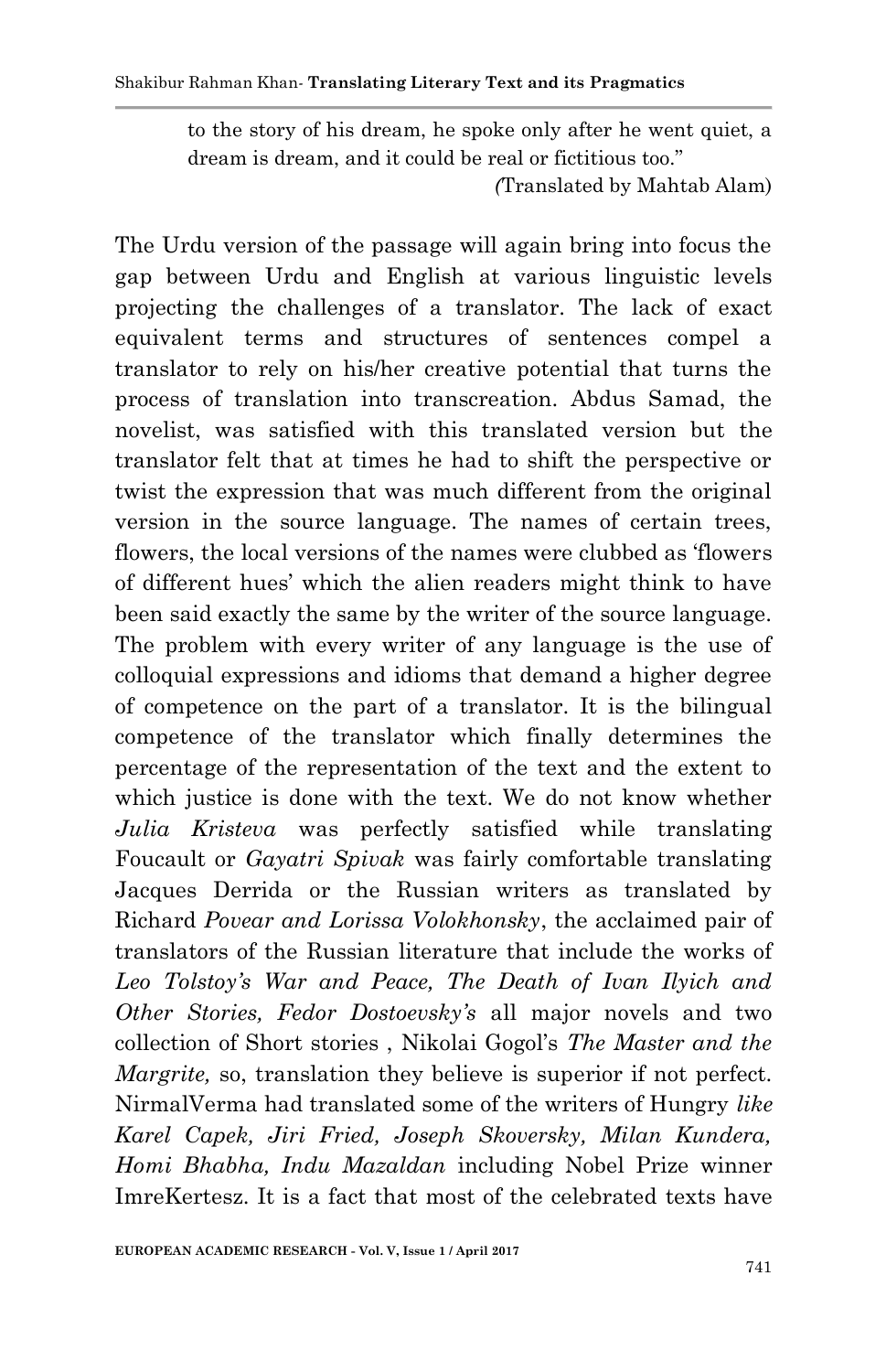been translated into many languages that amply justifies the wide recognition translation as an academic exercise receives in spite of certain intractable intricacies involved in it.

# **4. CONCLUSION**

Language that is truly entrusted with the task of manifestation of cultural attributes, aspirations and sensibilities of mankind, appears to be ill-equipped to transmit these features exactly in the process of translation. But this limitation of translation is reasonably compensated by the creativity of a translator who may succeed in serving a translated text before the readers that turns out to be even more fascinating than the original text. Gabriel Garcia Marquez rightly said that the English translation of his *One Hundred Years of Solitude* was certainly richer than its original in linguistic and semiotic qualities. It will not be out of context to state that the translated version of *Gitanjali* by Rabindra Nath Tagore received the Nobel Prize which reaffirms the literary sublimity and richness of a translated text. A translator needs to strike a balance between free translation and literal translation through application of his/her common-sense, linguistic flourish and fertile imagination, that is to say, the creative potential that may stand befitting the taste and sensibility of the target language socio-cultural convictions.

# **REFERENCES**

1. Brinton, Laurel. (1995) Non-anaphoric reflexives in free indirect style: expressing the subjectivity of the nonspeaker. In Stein Dieter and Wright Susan (eds.) (1995). Subjectivity and subjectivisation: Linguistic Perspectives. Cambridge University Press, Cambridge and New York. Pp.173-194**.**